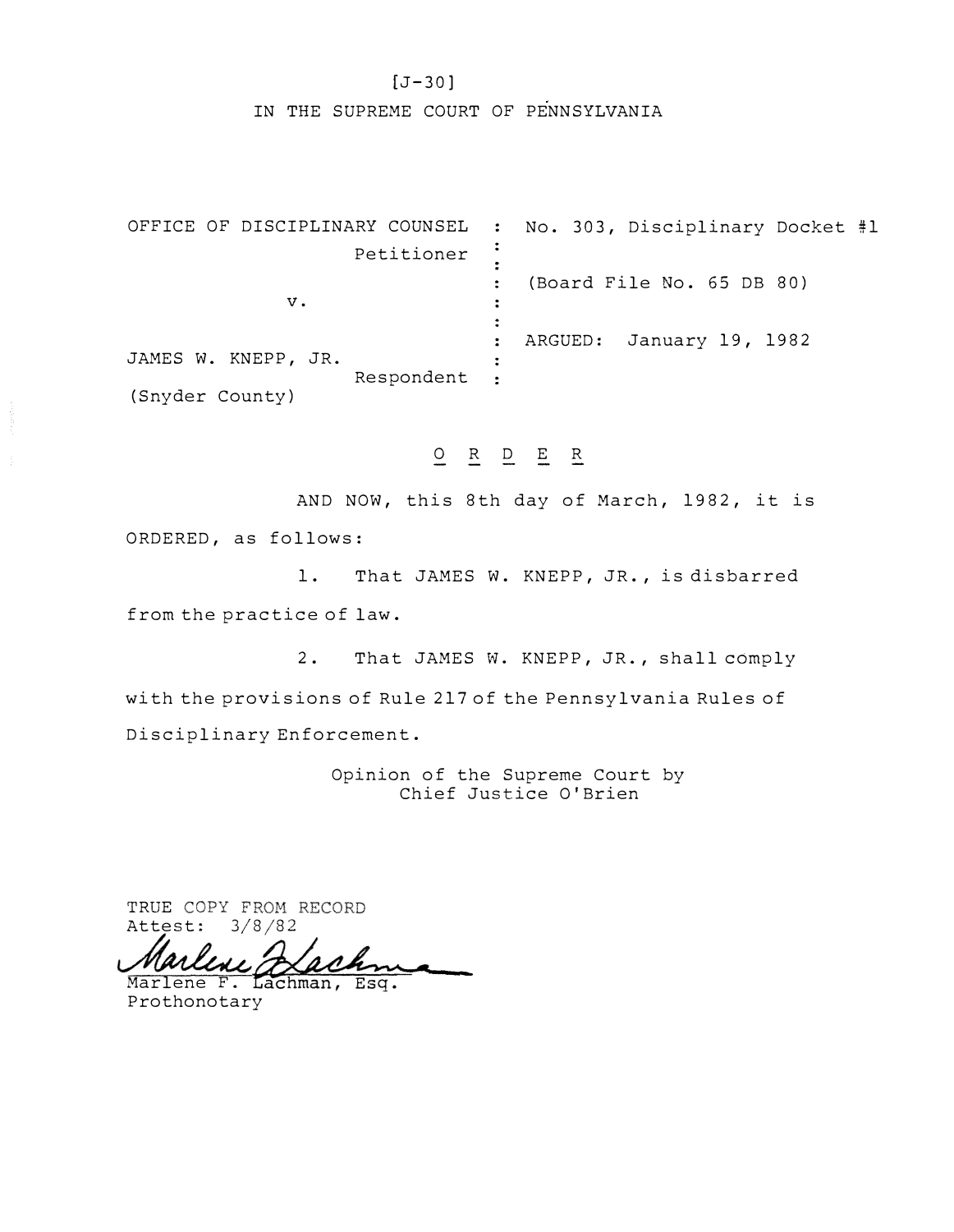#### $[J-30]$

#### IN THE SUPREME COURT OF PENNSYLVANIA Eastern District

OFFICE OF DISCIPLINARY ÷. No. 303 Disciplinary Docket No. 1 COUNSEL, Petitioner Disciplinary Board No. 65 DB 80 ÷. v.  $\pm$ ÷ JAMES W. KNEPP, JR.,<br>Respondent Respondent January 19, 1982

#### O P I N I O N

## O'BRIEN, C. J. Filed: March 8, 1982

Respondent,James W. Knepp, Jr., was admitted to the Bar of the Commonwealth of Pennsylvania in 1971, and, at the time disciplinary proceedings in the instant matter commenced, maintained a law office in Selinsgrove, Snyder County. The Office of Disciplinary Counsel filed a Petition for Discipline on December 24, 1980, in which it complained in four separate charges of numerous violations of the Bisciplinary Rules of the Code of Professional Responsibility discussed below. Respondent filed an answer all allegations and requesting a hearing on mit s before a hearing committee. The matter was referred ttee 3.06 (Committee) which, after a hearing on February 27, 1981, found violations of all Disciplinary Rules on the first, second and third charges. On the fourth charge, it dete: that two of the Disciplinary Rules invoked had not been violated.<sup>1</sup>

 $1.$ In spite of the Committee's finding, respondent, in his brief in response to the Committee's report, conceded that he had violated these rules.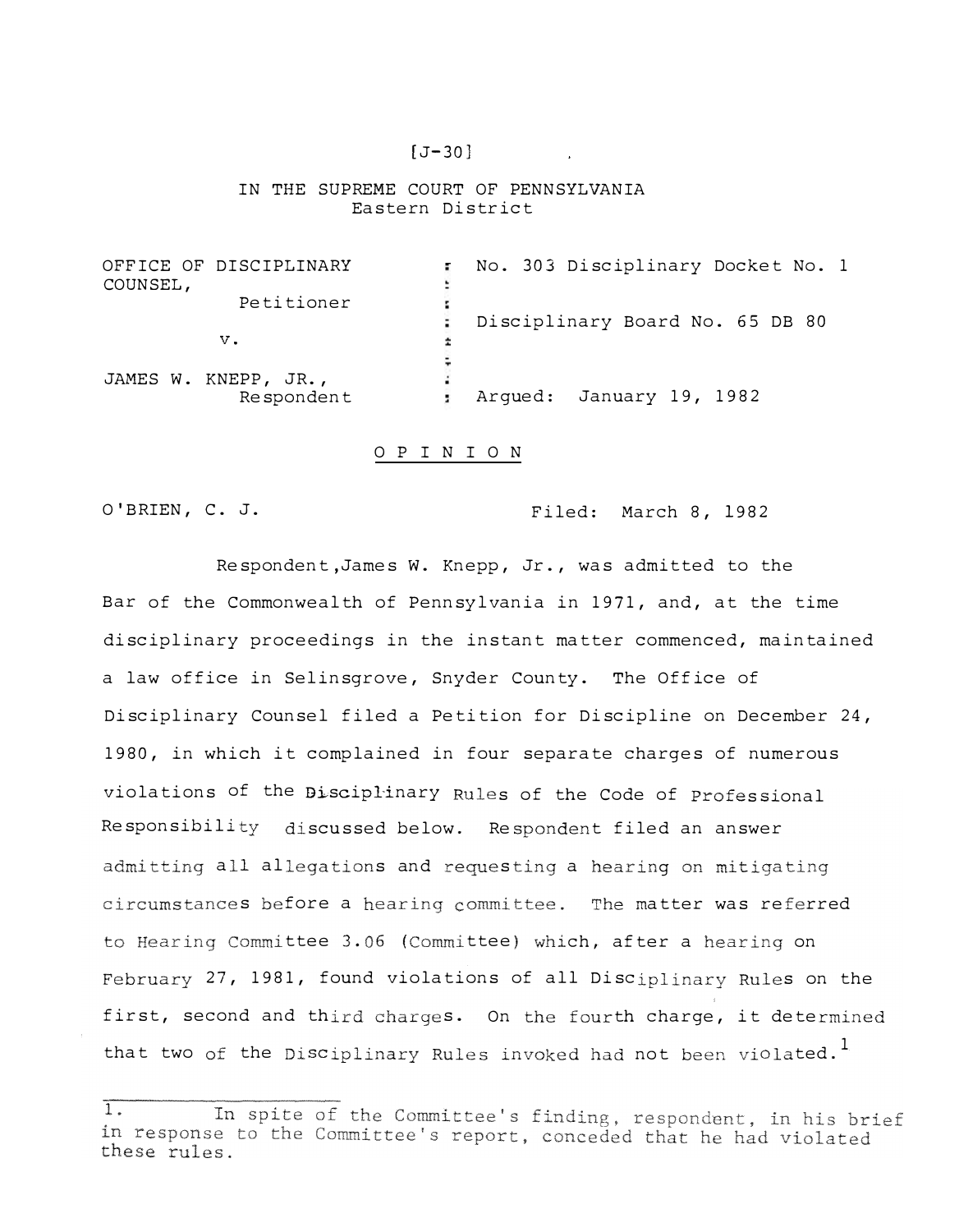#### $[J-30-2]$

In a report filed May 4, 1981, the Committee recommended a six-month suspension from the practice of law. The Office of Disciplinary Counsel filed exceptions and a supporting brief requesting a minimum suspension of two years on May 21, 1981, while respondent's brief of May 26, 1981, argued that a private reprimand would be the appropriate discipline. The matter was referred to the Disciplinary Board (Board) on May 29, 1981.

The Board's majority Report and Recommendation dated July 30, 1981, found violations of all Disciplinary Rules in each of the four charges, and recommended a three-year suspension. A dissenting report, however, recommended disbarment. On September 25, 1981, this Court ordered respondent's immediate suspension and issued a Rule to Show Cause why respondent should not be disbarred, rejecting the Board majority's recommendation. Respondent filed his response to the Rule on October 21, 1981, and on October 26, 1981, the Office of Disciplinary Counsel submitted its reply thereto. Argument was heard at Philadelphia on January 19, 1982.

The facts are not in dispute. Having reviewed the record de novo, we find no basis for disturbing the Board's findings as set forth in its report, and therefore substantially adopt them in the discussion which follows. Each of the charges made in the Office of Disciplinary Counsel's Petition will be considered separately.

# Charge I (Kelly Estate)

Respondent was retained to represent the estate of Thomas P. Kelly (Estate) on December 5, 1977. Although in August, 1978. he was provided with title to the automobile that belonged

 $-2-$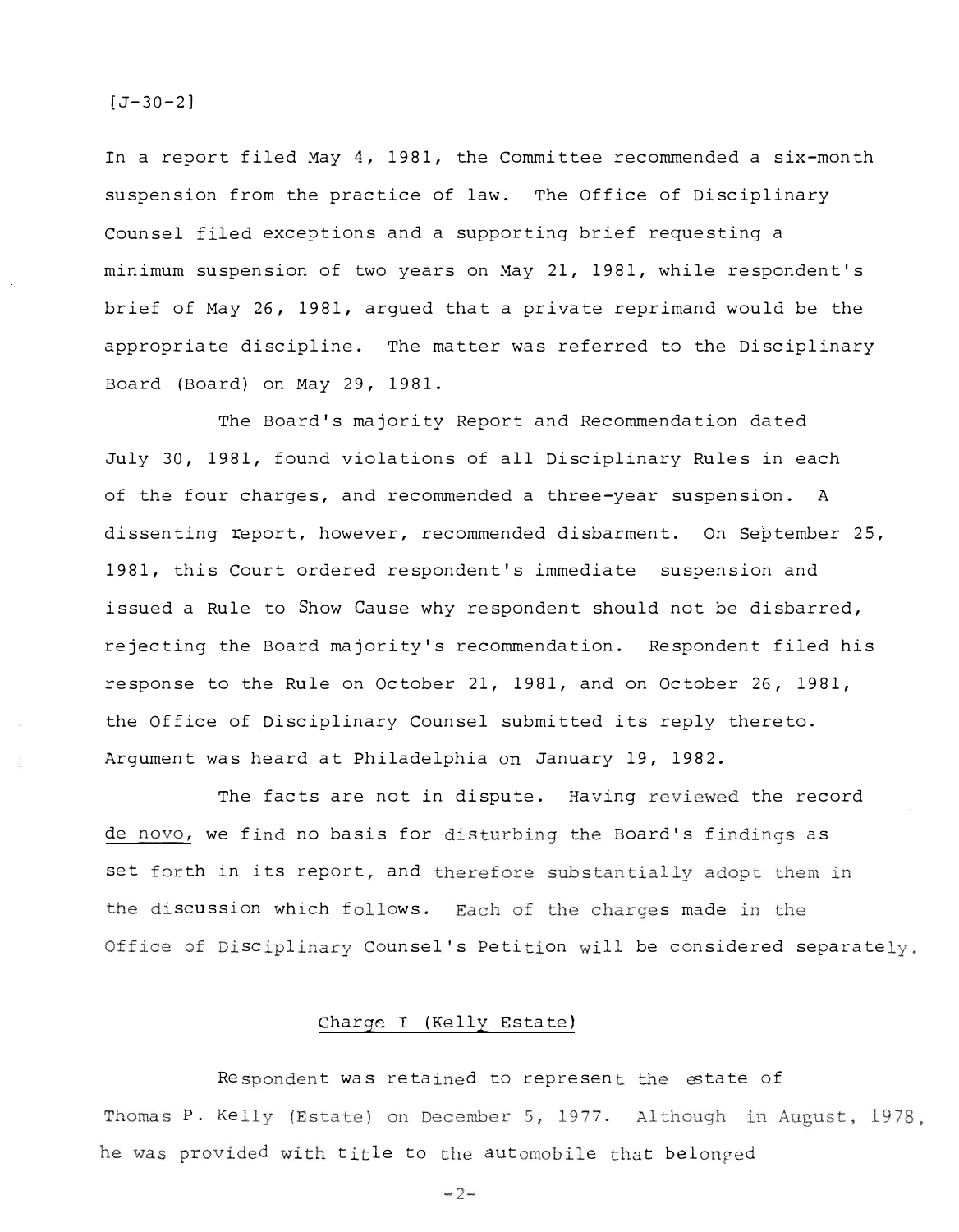$2.$ 

to the Estate, respondent neglected to take the steps necessary to transfer title to the appropriate transferee until late January 1979. Respondent held checks from the Commonwealth of Pennsylvania payable to the Estate from July, 1978, to December 6, 1978, when he was personally contacted by an investigator from the Office of Disciplinary Counsel. Similarly, respondent retained for eight months checks payable to the Estate for the purchase of a mobile home belonging to the Estate. After the checks were deposited on December 6, 1978, again after respondent was contacted by the investigator, the checks were returned unpaid because of insufficient funds in the purchasors' account. Respondent was not able to collect on the Estate's claim until October 30, 1979. Further, he represented one of the purchasors of the mobile home at the same time he was prosecuting this claim. Respondent misrepresented to a beneficiary of the Estate that he had paid for decedent's funeral expenses, when in fact he had not. Respondent charged excessive counsel fees of \$2,000 against the gross estate, twenty-four and seven-tenths percent of the gross estate of \$8,092.45. He voluntarily reduced this fee to \$800 after being contacted by the Office of Disciplinary Counsel in October, 1979. Finally, respondent never notified the beneficiaries or sent them copies the First and Final Account f: filed for the Estate.

olated Disciplinary Rules dealing with conduct involving dishone: In light of the above, the Board concluded that respondent fraud, deceit or misrepresentation, charging a clearly excessive fee, refusing to accept or continue employment if the interests of another client may impair the independent professional judgment of the lawyer, and neglect of a legal matter.<sup>2</sup> We agree.

DR1-102(A)(4); DR2-106(A); DR5-105(A) & (B); DR6-101(A)(3).<br>-3-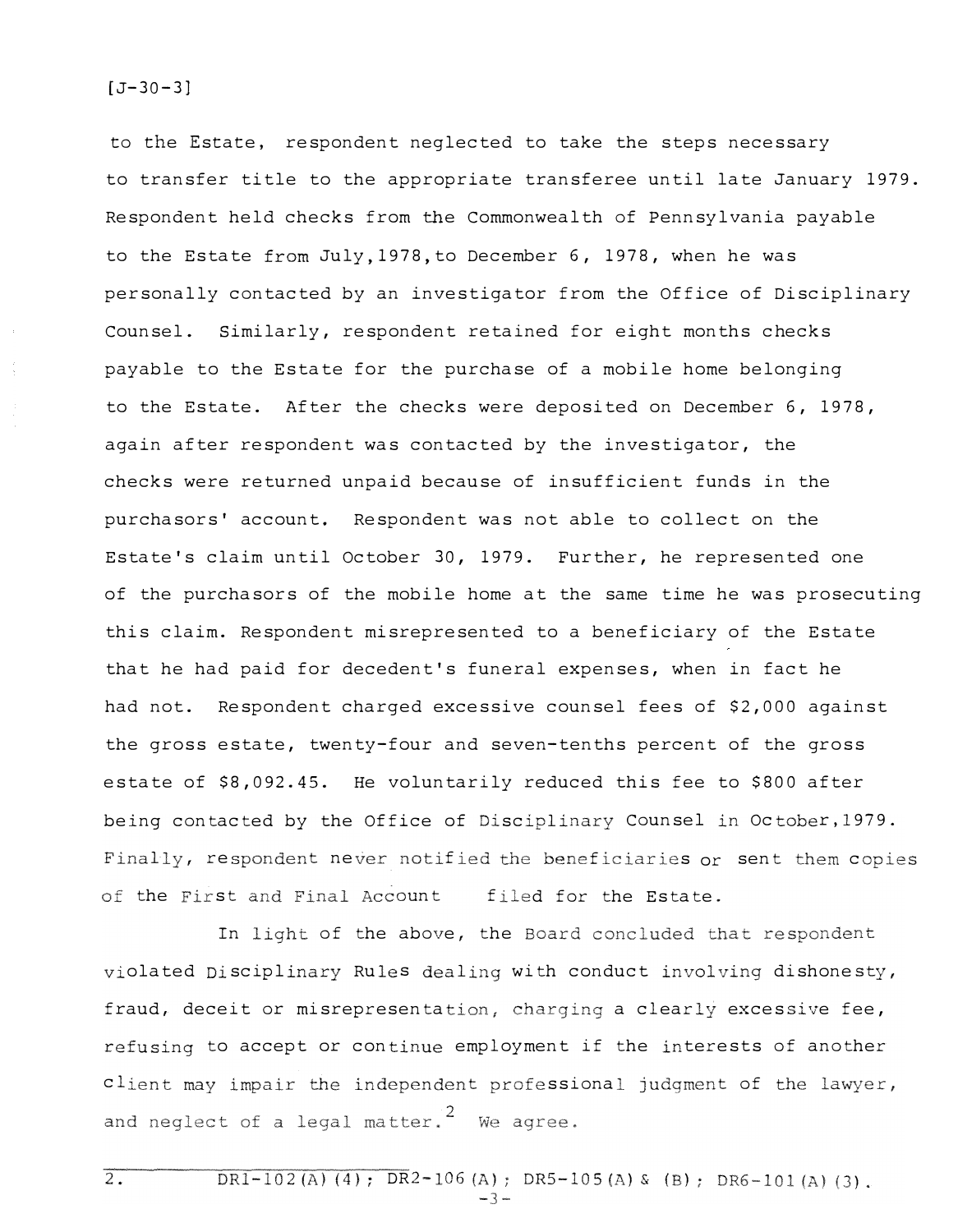$[J-30-4]$ 

## Charge II (Reichenbach)

In April,1976,respondent represented Kathy M. Reichenbach (Client) in divorce and related proceedings. Client and her husband (Husband) agreed that proceeds of an Internal Revenue Service {I.R.S.) check for \$384.24 were to be equitably distributed between them. On May 9, 1977, respondent cashed this check but failed to deposit it into an escrow account, instead converting the money to his own use. He later gave Client \$192 of his own funds, intentionally misrepresenting that the check was "stale" and had to be returned to the I.R.S., and that I.R.S. would reimburse him. Respondent also lied to Husband several times about the status of the check. On April 28, 1976, counsel for Husband demanded distribution of one-half the amount of the check within ten days. In a verbal reply, respondent again deliberately misrepresentec that I.R.S. had not yet reissued the check. On January 9 and 10, 1980, without the consent of Husband's counsel, respondent unsuccessfully attempted to personally contact Husband both at his place of employment and at home. When he finally contacted Husband, respondent invited him to visit his office, where he would receive his share of the plus additional compensation for his trouble. At the direction counsel, however, Husband did not visit respondent's office as On January 10, 1980, respondent gave a partner of Husband's counsel \$222.86 in cash, representing one-half the amount of the plus six percent interest.

The Board concluded that by his conduct respondent had olated the Disciplinary Rules dealing with illegal conduct moral turpitude, conduct involving dishones sentation, and conduct which reflects adversely on an attorney's

 $A-$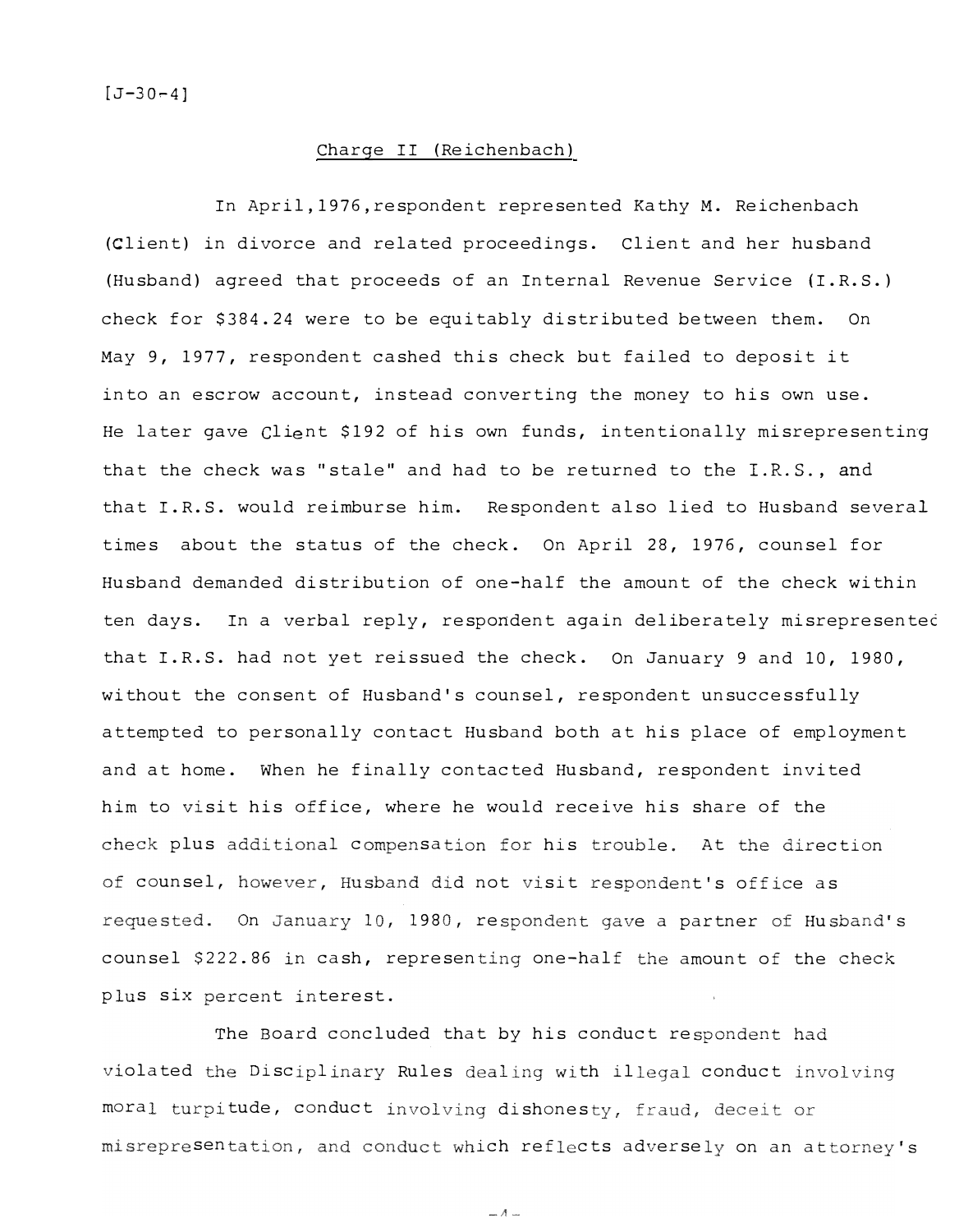fitness to practice law.  $3\quad$  In addition the Board concluded that the Disciplinary Rules' requirements that an attorney deposit all client funds into an identifiable bank account, promptly notify a client of receipt of the client's funds, maintain complete records of all client funds coming into the attorney's possession and render to the client appropriate accounts thereof, and promptly pay or deliver a client's funds upon request.<sup>4</sup> Again, we agree with these conclusions.

# Charge III (Nesbitt)

In April, 1978 ,Hugh Nesbitt (Client) retained respondent to represent him in the purchase of certain real estate in Perry Township, Snyder County, from a decedent's estate. On April 28, 1978, Client obtained a personal loan for \$3,000 to finance the purchase and pay respondent's legal fees of \$500. In mid-1978 respondent withdrew \$500 belonging to another client from respondent's escrow account. Respondent had not deposited any of Client's borrowed funds into the account. Client, although he had not received.a deed for the property, found a buyer. Respondent, knowing that Client did not have a deed se respondent had not attempted to secure good and market lsely informed Client and buyer that the deed was for On or about June 11, 1979, respondent, knowing he was not owed a fee, improperly converted \$650 of Client's funds from the escrow account as an additional legal fee from Client. Shortly thereafter, respondent converted an additional \$100 of the escrow funds, and by

- $\overline{3}$ .  $DR1-102(A)(3)$ , (4) & (6).
- 4. DR9-102(b)(1), (3) & (4).

 $-5-$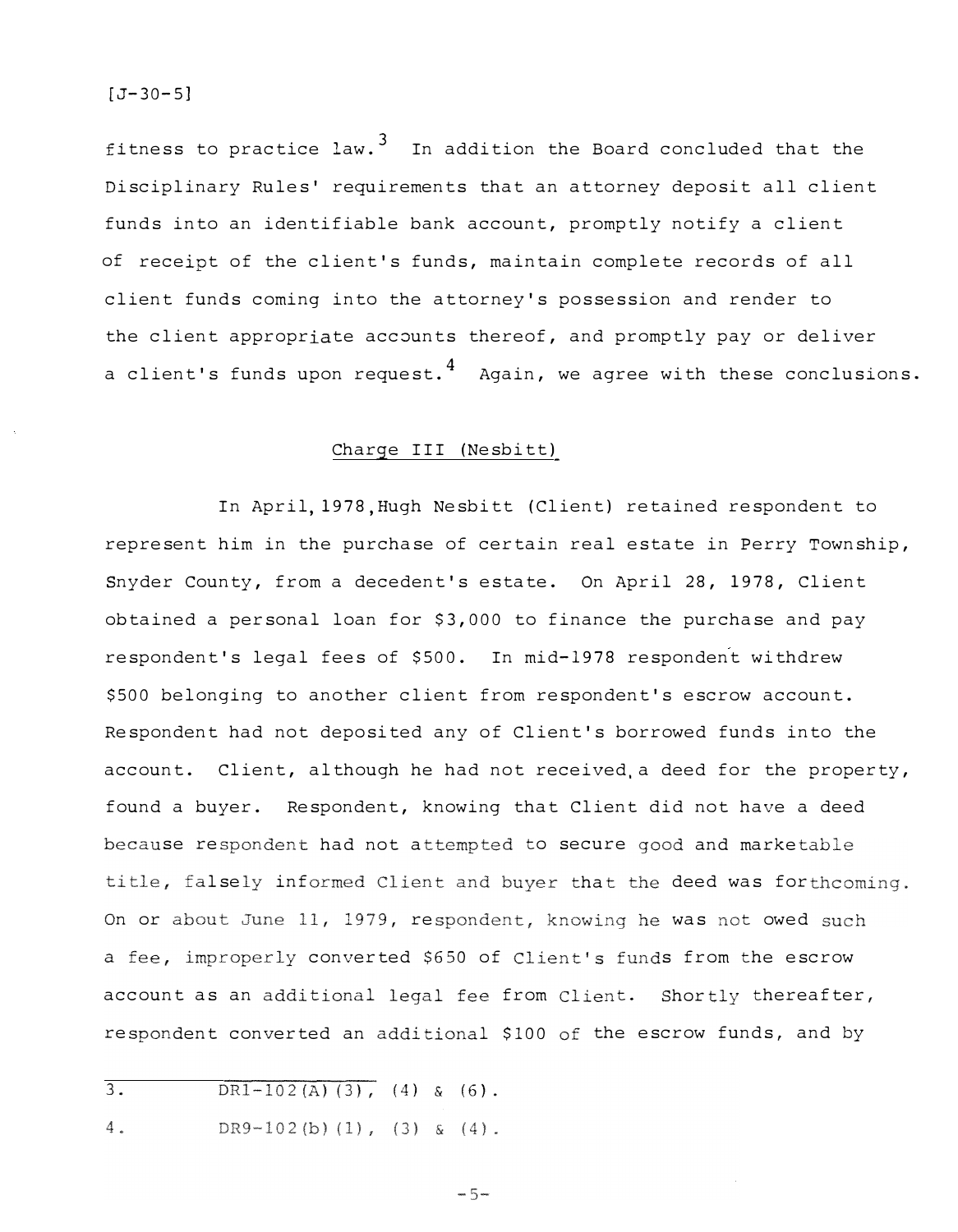#### $[J-30-6]$

January 22, 1980, he had converted all or a substantial portion of the \$2,500 in the account. On that same date respondent deposited into the escrow account the proceeds of a personal loan taken in his name for \$11,000 to replace Client's funds. On or about August 1, 1980, respondent stopped payment on a \$1,000 check held by the original seller as downpayment since April,1978, and issued a check for \$2,475 payable to seller, concluding his representation of Client in the real estate transaction.

The Board correctly concluded in its report that the conduct described above violated the Disciplinary Rules dealing with illegal conduct involving moral turpitude, conduct involving dishonesty, fraud, deceit or misrepresentation, conduct which reflects adversely on an attorney's fitness to practice law, neglect of a legal matter, intentional failure to seek a client's lawful objectives through reasonably available means, and intentionally prejudicing or damaging a client during the course of the attorney-client relationship.<sup>5</sup>

## Charge IV (Escrow Account)

contained insufficient balances caused by respondent's numerous conversions of funds from the account to his From 1976 to 1980 respondent's escrow account sonal uses or uses other than those for which the funds were tended. The clients involved included Curtis Tomlinson, Pilgrim Sportswear - Larry Pfirman, the Betty H. Simcox Estate, the Nelson Goodman Estate, the Charles Keller Estate and the Sheesley Estate.

 $DR1-102(A)(3)$ , (4), & (6);  $DR6-101(A)(3)$ ;  $DR7-101(A)(1)$  & (3).

 $-6-$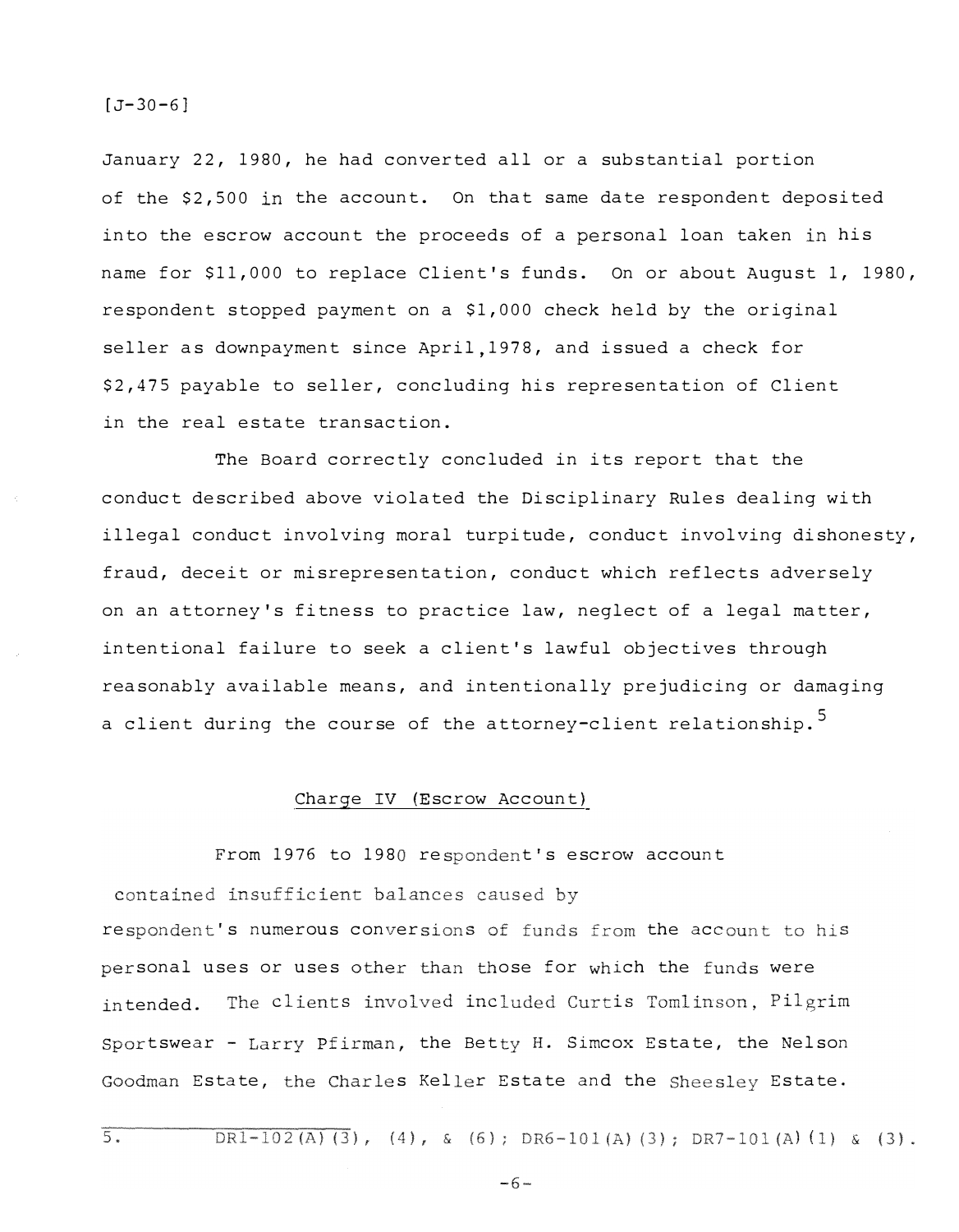$[J-30-7]$ 

Respondent admits that these conversions totalled \$14,000. On January 122, 1980, respondent deposited \$11,000 in personal loan proceeds in the escrow account to cover the shortage of \$10,251.03 caused by his conversion and misuse of his clients' funds.

On the basis of the foregoing the Board concluded that respondent had violated the Disciplinary Rules dealing with illegal conduct involving moral turpitude, conduct involving dishonesty, fraud, deceit or misrepresentation, conduct which reflects adversely on an attorney's fitness to practice law, intentionally prejudicing or damaging a client during the course of the attorneyclient relationship, and failing to deposit all funds received on behalf of a client into an identifiable bank account and commingling client and personal funds.  $^6$ 

This Court is vested with exclusive jurisdiction over matters involving attorney discipline. It is our responsibility, therefore, to protect the public and to preserve public confidence in the legal profession and the judicial system. Office of Disciplinary Counsel v. Lewis, 493 Pa. 519, 426 A.2d 1138 (1981); Office of Disciplinary Counsel v. Herman, 493 Pa. 267, 426 A.2d 101 (1981); Office of Disciplinary Counsel v. Grigsby, 3 Pa. 194, 425 A.2d 730 (1981); Matter of Leopold, 469 Pa. 3 366 A.2d 227 (1976), Office of Disciplinary Council v. Walker, 9 Fa. 432, 366 A.2d 563 (1976). Respondent's violations of Disciplinary Rules constitute serious misconduct which makes him ect to the imposition of discipline. Pa. R. D. E. 203(9). sbarment is the most serious form of attorney discipl Pa. R. D. E. 204(1). As we explained in <u>Matter of Leopold</u>, supra at 393-394, 366 A.2d at 231-232.

DRI-IOZ(A)(3), (4) & (6); DR7-101(A)(3); DR9-101(A).  $5^-$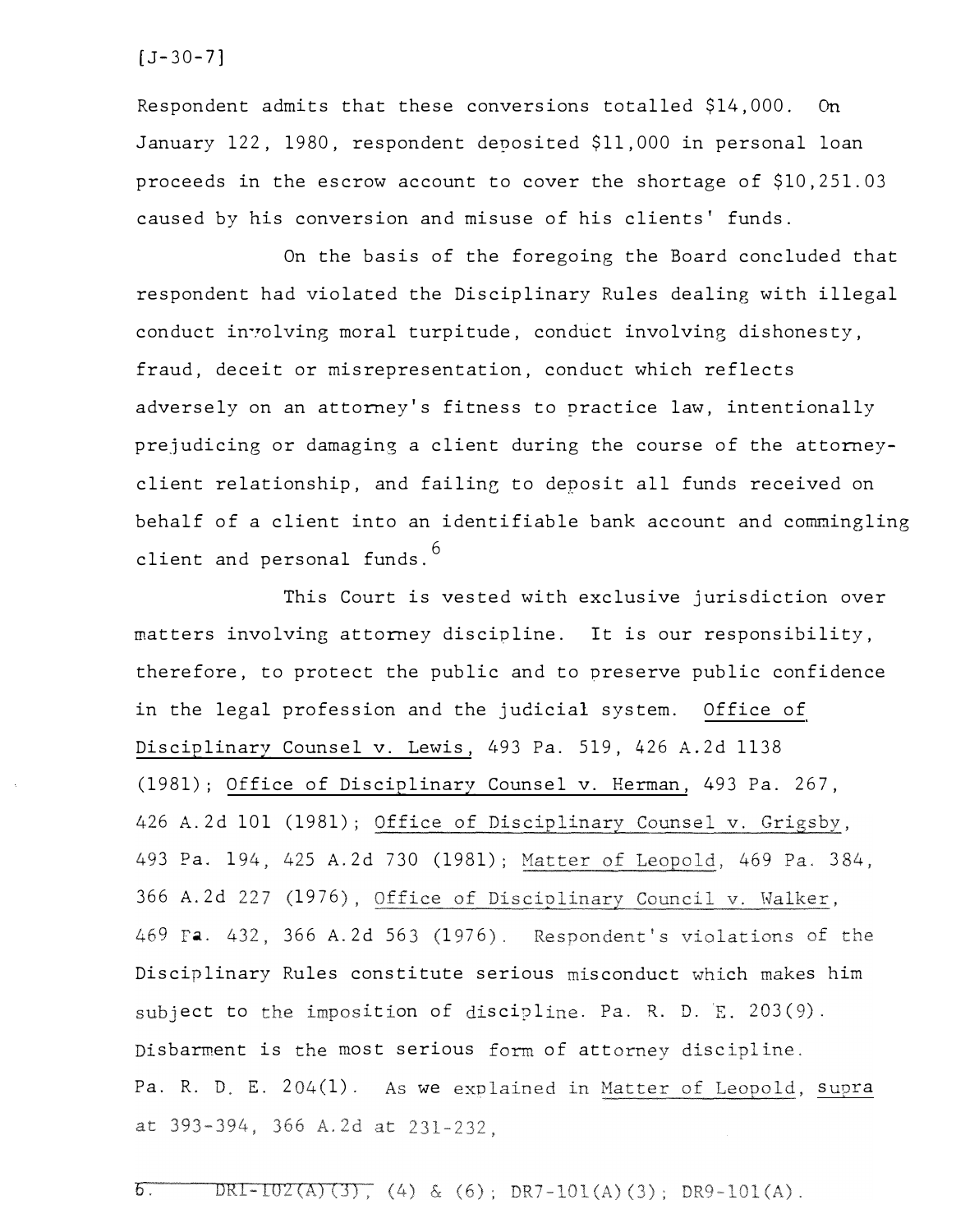$[J-30-8]$ 

"This court has long recognized the grave nature of disciplinary procedures and our responsibility to exercise our inherent power to impose the extreme sanction of disbarment with caution. E.g., In re Shigon, 462 Pa. 1, 329 A.2d 235 (1974); In re Berlant, 458 Pa. 439, 328 A.2d 471 (1974); Johnson Disbarment Case, 421 Pa. 342, 219 A.2d 593 (1966); In re Graffius, 241 Pa. 222, 88 A. 429 (1913). In our decision of In re Graffius, supra, at 223-24, 88 A at 430, we explained the balance which must be accomplished in fulfilling this task:

> 'The power of a court to disbar an attorney should be exercised with great caution, but there should be no hesitation in exercising it when it clearly appears that it is demanded for the protection of the public. The court by admitting an attorney to practice endorses him to the public as worthy of confidence in his professional relations, and if he becomes unworthy, it is its duty to withdraw its endorsement: Davies' Case, 93 Pa. 116' [footnote omitted] . "

The serious nature and extent of respondent's misconduct would unquestionably justify disbarment. See, e.g., Matter of Green, 470 Pa. 164, 368 A.2d 245 (1977); Matter of Leopold, supra. The only question this Court must now decide is whether to order respondent's disbarment or to impose a lesser form of discipline. Respondent freely admits all allegations and claims to recognize the serious nature of his misconduct. Never the less, respondent arques that mitigating evidence of his moral and ethical qualities renders disbarment unnecessary to the protection of the public, and distinguishes this case from those in which we have imposed disbarment. We find respondent's argument to be without merit.

Respondent attributes his misconduct to financial difficulties arising from his extensive involvement in politics, coupled with his desire to maintain an image of solvency. This in no way mitigates the seriousness of his misconduct involving clients' funds. Respondent also arques that the fact that he has no prior disciplinary record